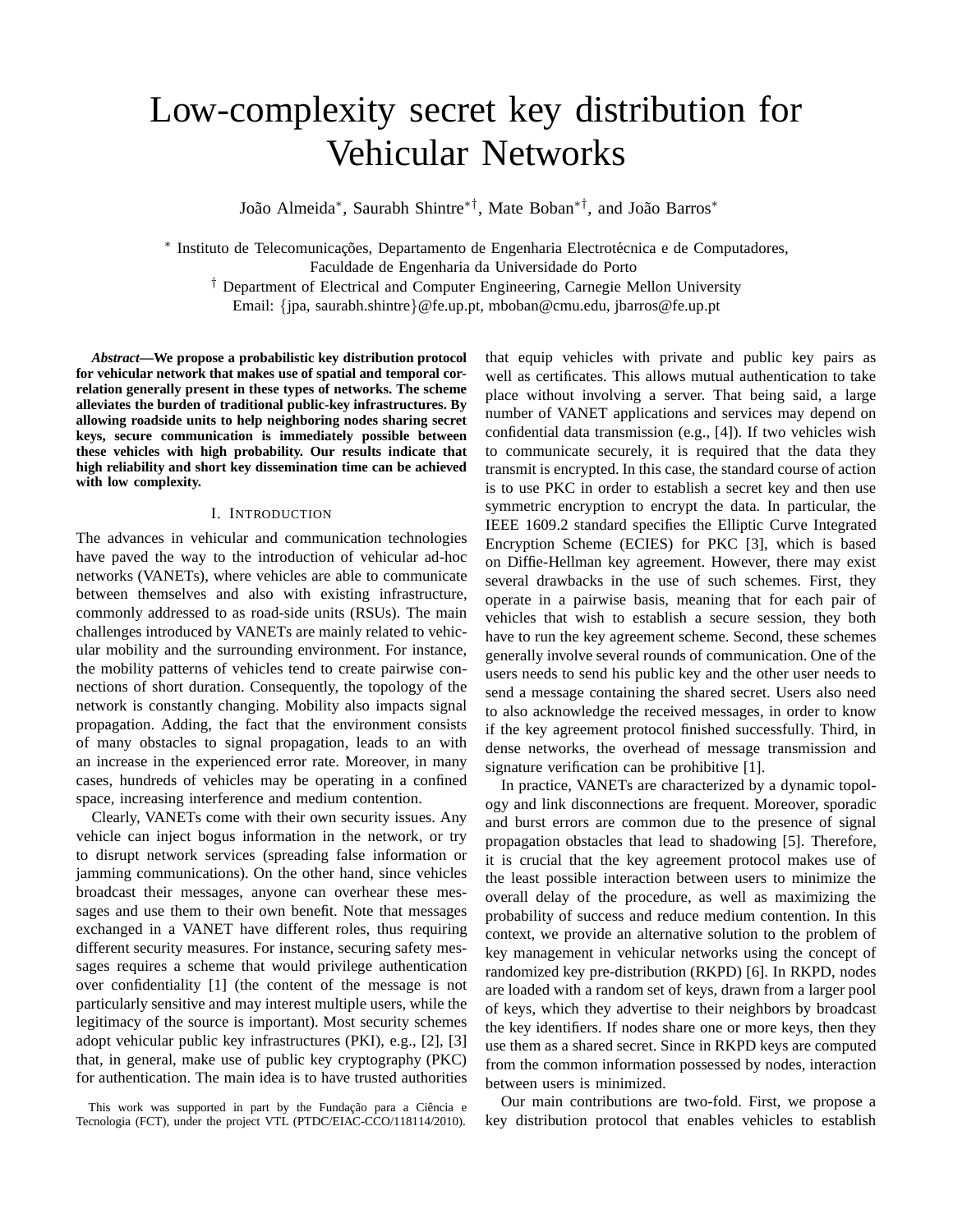secure pairwise connections with arbitrarily high probability of success and low communication complexity. This protocol, initially presented in [7], exploits spatially bounded communication patterns that are present in VANETs by using existing infrastructure to advertise the common keys between vehicles that are possibly near each other. Second, we provide an analysis of effectiveness of establishing a secure connection, as well as its robustness with respect to eavesdropping attacks. We also show that our scheme requires less transmissions than standard schemes based on PKC. Our simulations highlight the efficiency of the protocol, as well as the trade-offs between the density of trusted nodes and the speed of information dissemination. Section II addresses the system setup and describes the proposed protocol. In Section III we analyze the security and reliability aspects of our protocol. Simulations are carried out in Section IV, to understand the secure network connectivity. Section V concludes the paper.

# II. KEY DISTRIBUTION SCHEME FOR VANETS

Before describing the protocol, it should be clear who are the network participants. We assume that VANETs are composed by mobile nodes (vehicles) and static nodes (RSUs). Vehicles are equipped with on-board units (OBUs) and IEEE 802.11p radios. We also assume the existence of trusted certification authorities (CAs), which are responsible for issuing at least one pair of public-private keys and the corresponding certificates. However, the details on how the CAs operate do not interest us (we will only need the keys / certificates for authentication purposes). RSUs play a central role in our key distribution scheme. These are infrastructure-based devices located next to the road, and therefore provide coverage within a given radio range. In the context of our protocol, RSUs will be the nodes that enable key dissemination, hence, we assume that they are permanently connected to CAs.

# *A. Key Distribution Protocol*

The basic principle behind our key distribution protocol relies on RKPD [6]. However, unlike RKPD, keys are not pre-loaded into vehicles, but rather vehicles request these keys to RSUs. Thus, whenever an RSU receives a message from a vehicle, say V, requesting keys, it draws a ring of  $k$  keys out of a pool of N keys, and sends the node this set of keys, denoted  $\mathcal{K}_V$ , together with their identifiers. Note that this procedure should be made secret from all other network participants. Therefore, when requesting keys, a node should also send its public key to the RSU. On the other hand, the RSU's response should be encrypted with the node's public key. At this point, the node requesting the keys only knows its own keys. If two nodes wished to communicate securely, each node would need to broadcast their key identifiers to find the common keys. However, we know that the communication patterns in VANETs are generally local. Therefore, we can make use of the infrastructure to inform incoming nodes about their possible neighbors, as well as informing the possible neighbors about incoming nodes. Hence, upon key request of some vehicle  $V$ , the RSU sends to  $V$  a list of identifiers of the common keys shared by him and the set  $\mathcal{N}(t)$  of vehicles that have contacted the RSU at most  $t$  seconds ago. By exploiting time correlation, vehicle V will be able to immediately establish a secure connection with the vehicles in  $\mathcal{N}(t)$  without further interaction, as long as they share some keys. On the other hand, the RSU also informs its x-hop neighborhood,  $\mathcal{N}_x$ , about the presence of vehicle  $V$ , broadcasting the identifiers of its keys. This allows the vehicles in  $\mathcal{N}_x$  to have fresh information about incoming vehicles that are geographically close (spatial correlation). Fig. 1 illustrates the key dissemination procedure. Here, node A requests a set of keys to RSU  $R_3$ . Suppose this RSU has been contacted by all the nodes in the figure in the last t seconds, i.e.  $\mathcal{N}(t) = \{B, C, D, E, F, G\}$ . R<sub>3</sub> will send A a list of all the key identifiers these nodes have in common with it. Now consider that  $R_3$  will inform its 1-hop neighborhood,  $\mathcal{N}_1 = \{B, C, D, F\}$ , about the keys assigned to A. Assuming that A shares keys with these nodes, it can communicate securely with the set  $\{B, C, D, E, F, G\}$ , while at the same time the set  $\{B, C, D, F\}$  can also communicate securely with A.



Fig. 1. Example of the key request procedure.

Note that the protocol can support both one-hop key request (meaning a node can only request keys if its within radio range of an RSU) or multi-hop key request. The former approach limits the number of messages flooded in the network. On the other hand, it requires higher RSU density to satisfy the key requests immediately. The latter is more robust to sparse RSU densities, while being more prone to active attacks by intermediate nodes. The nature of the information flowing in the network feed nodes with asymmetric information. In particular, the node that wishes to start secure communication might not be aware of the receiver's keys because that information might not have reached him yet. In this case, nodes will have to broadcast their key identifiers to find common keys, i.e., fall-back to the standard RKPD scheme. On the other hand, nodes might actually not share any common keys. In this case, they fall-back to one of the standard key agreement approaches. If in both these cases there s nothing to be gained in terms of saving transmissions, the same is not true when nodes actually share keys are are aware of it. In this case, they already possess a shared secret and do not need to exchange further information. To increase the probability of this latter case, we can increase the protocol parameters  $t$  and  $x$ , informing a much larger set of vehicles. The trade-off is bandwidth use, as the size and number of transmitted messages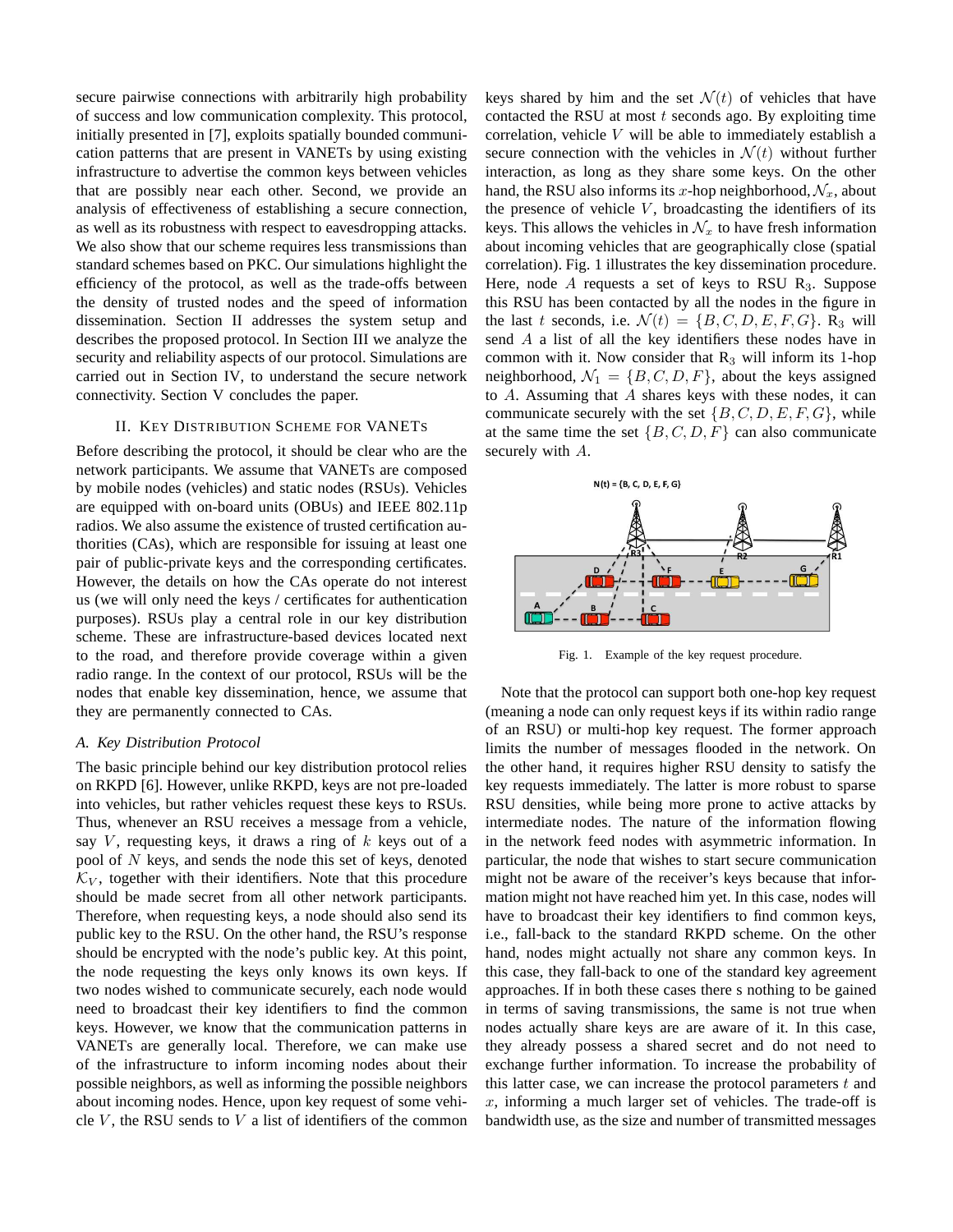increases with  $t$  and  $x$ .

# III. SECURITY AND RELIABILITY ANALYSIS

In this work we focus on data confidentiality and, therefore, we assume that our attacker is passive. Although passive attacks impose less risks to the safety of the vehicular network users, in general, they are also more difficult to detect than active attacks. Our goal is keep the contents of transmitted messages secret to all users, except the authorized ones. In order for an eavesdropper to successfully attack a link he has to possess all the keys used to compute the shared secret [6], i.e., we assume that the eavesdropper in unable to break the underlying cipher. In this context, a group of colluding eavesdroppers can be seen as a single eavesdropper with access to a larger set of keys.

# *A. Probability of Secure Connection*

Let  $\mathcal{K}_A$  and  $\mathcal{K}_B$  denote the ring of keys possessed by nodes A and B, respectively. Additionally, let  $|\mathcal{K}_A| = |\mathcal{K}_B| = k$ , and let the pool size be  $N$ . Let an eavesdropper contain a set of keys  $\mathcal{E}$ , with  $0 \leq |\mathcal{E}| = k' \leq N$ . The probability that two legitimate nodes share exactly s keys,  $0 \leq s \leq k$ , is given by

$$
P(|\mathcal{K}_A \cap \mathcal{K}_B| = s) = \frac{\binom{N}{s} \binom{N-s}{k-s} \binom{N-k}{k-s}}{\binom{N}{k} \binom{N}{k}}.
$$

Let the number of neighboring nodes at a given time be  $d$ . A link is secure with respect to its neighboring nodes if nodes share at least s keys, with  $s > 0$ , and these s keys are not compromised by d neighbors. The probability that a link is secure is given by

$$
P_S = 1 - \sum_{s=0}^{k} P(|\mathcal{K}_A \cap \mathcal{K}_B| = s) \left(1 - \left(1 - \frac{k}{N}\right)^d\right)^s.
$$

Let us define outage as the event that an eavesdropper with access to a set of keys  $\mathcal E$  is able to compromise the security of a link. The outage probability can then be defined as

$$
P_{outage} = P(K_A \cap K_B \subseteq \mathcal{E})
$$
  
= 
$$
\sum_{s=0}^{k} {N \choose s} {N-s \choose k-s} {N-k \choose k-s} {N-s \choose k'-s}
$$
  

$$
{N \choose k}^{2} {N \choose k'}
$$

Naturally, if users share no keys, then an outage occurs. We are interested in keeping the outage probability vanishingly small for the chosen parameters, such that colluding eavesdroppers are not able to compromise the system.

Fig. 2 shows the outage probability as a function of the number of keys  $k'$  obtained by colluding eavesdroppers and the number of keys  $k$  given to each user. In particular, for a pool of  $P = 100000$  keys, if  $k = 1500$  keys are distributed to each vehicle, an eavesdropper who collects approximately  $k' = 40000$  keys only has a probability  $P_{outage} = 10^{-6}$  of compromising a link, thus showing the system is fairly robust.



Fig. 2. Outage probability for  $P = 100000$ . Lines are for a probability of outage of respectively  $P_{outage} = [1e - 1, 1e - 2, \dots, 1e - 6]$ .

#### *B. Reliability*

As we mentioned in previous sections we are also interested in minimizing the number of transmissions involved in key agreement. We compare the efficiency of our scheme to that of a basic Diffie-Hellman (DH) key agreement scheme [8] assuming an end-to-end erasure model, where packets are lost with probability  $\epsilon$ . Like, the ECIES, the DH scheme involves a total of four transmission (including acknowledgments). On the other hand, our protocol requires no transmission if nodes share common keys and are aware of them, or it requires the same number of transmissions as DH if this is not the case. Let  $\gamma$  be the probability that two nodes are able to exchange keys without having to retransmit any packets. For the basic DH scheme we have  $\gamma_{dh} = (1 - \epsilon)^{\frac{1}{4}}$ . Let the probability of two nodes sharing keys be denoted by  $P<sub>S</sub>$ , the probability that a successful key exchange occurred by  $P_x$  and let  $P_B =$  $P(B \in \mathcal{N}(t))$ . Also let the complement of the first two events be denoted by  $P_{\overline{S}}$  and  $P_{\overline{B}}$ . Let  $P_S = 1 - \alpha$ ,  $P_B = 1 - \beta$  and  $P_X = (1 - \epsilon)^4$ . In our protocol, the probability that A is able to share a secret with  $B$  without the need for retransmissions is given by

$$
\gamma = P_S[P_B + P_{\overline{B}}P_X] + P_{\overline{S}}P_X
$$
  
= 
$$
(1 - \epsilon)^4 (\alpha + (1 - \alpha)\beta) + (1 - \alpha)(1 - \beta).
$$

As expected, when nodes do not share keys ( $\alpha \rightarrow 1$ ) or are not aware of any shared keys ( $\alpha \rightarrow 0$ ,  $\beta \rightarrow 1$ ),  $\gamma$  reduces to the DH case. On the other hand, when  $\alpha \to 0$  and  $\beta \to 0$ ,  $\gamma \to 1$ . Fig. 3 plots  $\gamma$  for  $\alpha = 10^{-2}$  and varying values of  $\beta$ . We can see that  $\gamma$  decays slowly for small values of  $\beta$ , collapsing with DH when  $\beta = 1$ . The plot shows that our scheme is fairly robust to  $\epsilon$  for small values of  $\beta$ , meaning that if the RSU is able to inform a large enough number of vehicles, we can compensate for the consequences of channel errors. This is particularly useful in an unpredictable environment such as a VANET, where many packet losses occur sporadically due to obstacles in signal propagation. As mentioned in Section II, we can tweak the parameters  $t$  and  $x$  of our protocol, leading